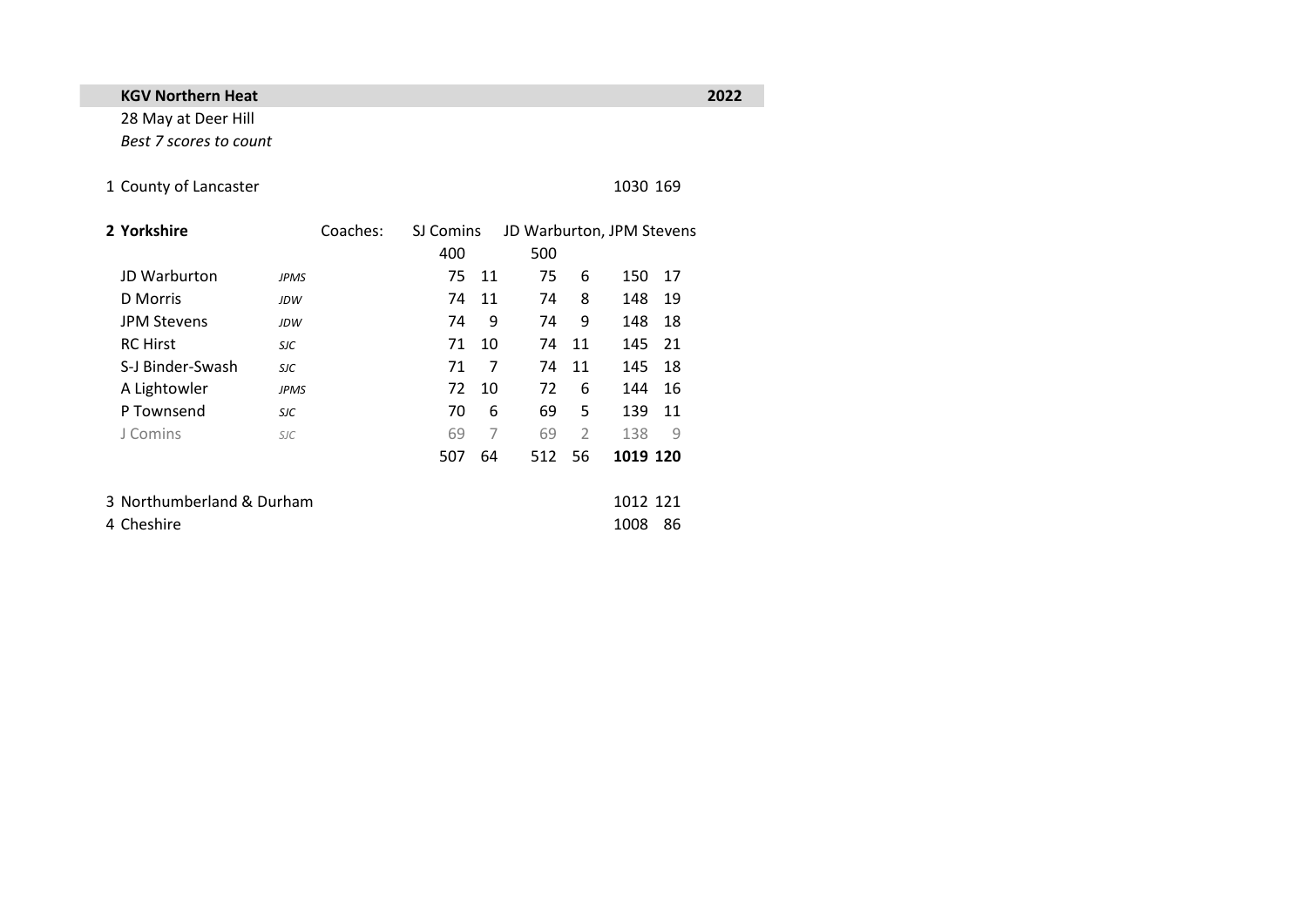## **Lt Col H Jones 2022**

..

11 June at Bisley

| <br>Yorkshire | Coaches: |   |     |             |     |   |   |   |  |
|---------------|----------|---|-----|-------------|-----|---|---|---|--|
|               | 300      |   | 500 |             | 600 |   |   |   |  |
|               |          |   |     |             |     |   | 0 | 0 |  |
|               |          |   |     |             |     |   | 0 | 0 |  |
|               |          |   |     |             |     |   | 0 | 0 |  |
|               |          |   |     |             |     |   | 0 | 0 |  |
|               |          |   |     |             |     |   | 0 | 0 |  |
|               |          |   |     |             |     |   | 0 | 0 |  |
|               |          |   |     |             |     |   | 0 | 0 |  |
|               |          |   |     |             |     |   | 0 | 0 |  |
|               | 0        | 0 | 0   | $\mathbf 0$ | 0   | 0 | 0 | 0 |  |

|                      | <b>Inter-Counties Long Range Match</b> |          |   |      |   |  |           |             |  |
|----------------------|----------------------------------------|----------|---|------|---|--|-----------|-------------|--|
|                      | 12 June at Bisley                      |          |   |      |   |  |           |             |  |
|                      |                                        |          |   |      |   |  |           |             |  |
| $\ddot{\phantom{a}}$ | Yorkshire                              | Coaches: |   |      |   |  |           |             |  |
|                      |                                        | 900      |   | 1000 |   |  |           |             |  |
|                      |                                        |          |   |      |   |  | $\pmb{0}$ | $\mathbf 0$ |  |
|                      |                                        |          |   |      |   |  | 0         | $\mathbf 0$ |  |
|                      |                                        |          |   |      |   |  | 0         | $\mathbf 0$ |  |
|                      |                                        |          |   |      |   |  | 0         | $\mathbf 0$ |  |
|                      |                                        |          |   |      |   |  | 0         | $\mathbf 0$ |  |
|                      |                                        |          |   |      |   |  | 0         | 0           |  |
|                      |                                        |          |   |      |   |  | 0         | $\mathbf 0$ |  |
|                      |                                        |          |   |      |   |  | 0         | $\mathbf 0$ |  |
|                      |                                        | 0        | 0 | 0    | 0 |  | 0         | 0           |  |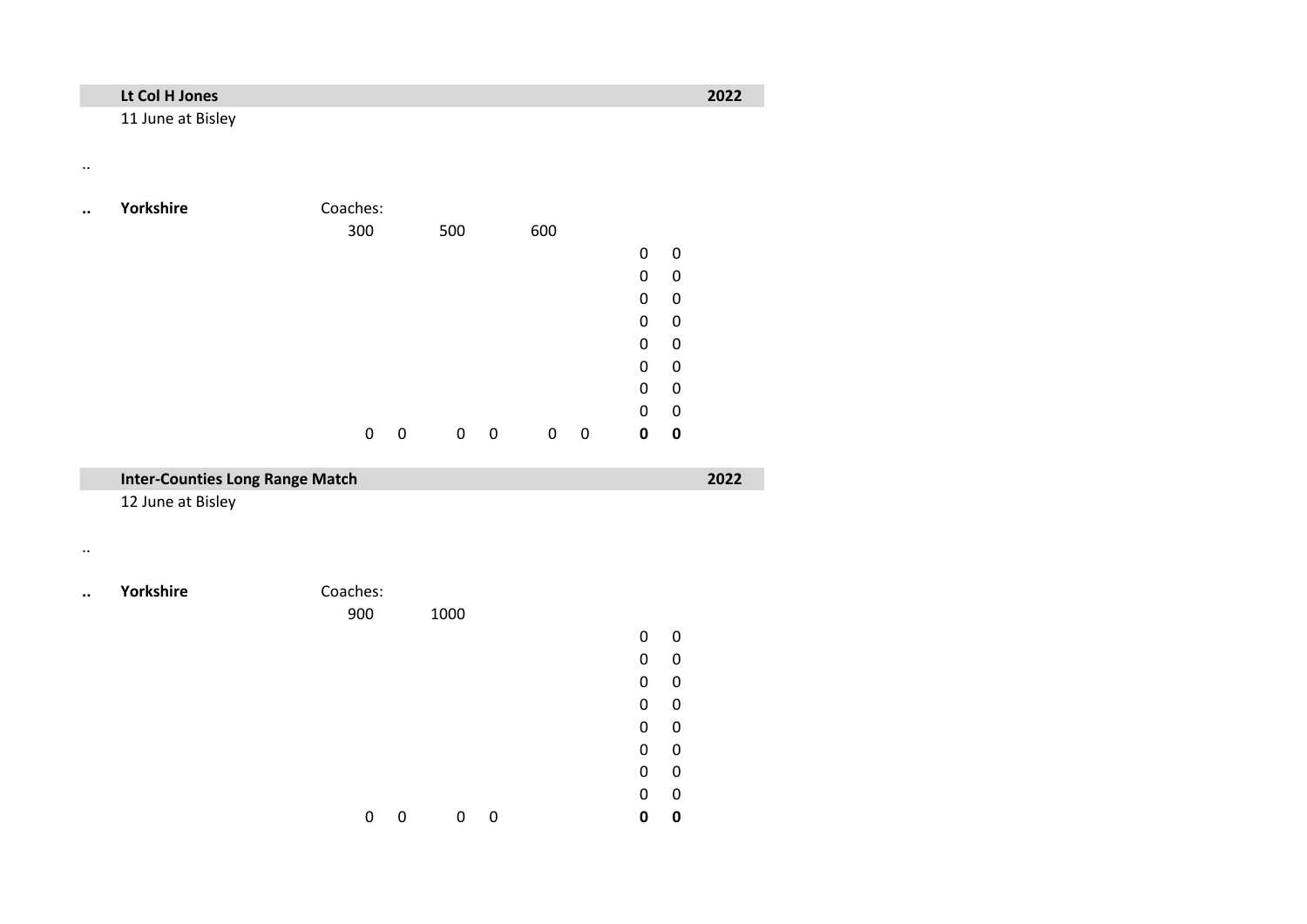|                      | <b>County Long Range</b>  |           |           |             |           |                          |                        | 2022 |
|----------------------|---------------------------|-----------|-----------|-------------|-----------|--------------------------|------------------------|------|
|                      | 20 July at Bisley         |           |           |             |           |                          |                        |      |
| $\ddot{\phantom{a}}$ | Surrey                    |           |           |             |           |                          |                        |      |
|                      | Yorkshire                 | Coach:    |           |             |           |                          |                        |      |
|                      |                           | 900       |           | 1000        |           |                          |                        |      |
|                      |                           |           |           |             |           | $\pmb{0}$                | $\boldsymbol{0}$       |      |
|                      |                           |           |           |             |           | $\mathbf 0$              | $\pmb{0}$              |      |
|                      |                           |           |           |             |           | $\mathbf 0$              | $\boldsymbol{0}$       |      |
|                      |                           |           |           |             |           | $\mathbf 0$              | $\boldsymbol{0}$       |      |
|                      |                           |           |           |             |           | $\mathbf 0$              | $\boldsymbol{0}$       |      |
|                      |                           |           |           |             |           | $\mathbf 0$              | $\mathbf 0$            |      |
|                      |                           | $\pmb{0}$ | $\pmb{0}$ | $\mathbf 0$ | $\pmb{0}$ | $\mathbf 0$              | $\pmb{0}$              |      |
|                      |                           |           |           |             |           |                          |                        |      |
|                      | <b>County Short Range</b> |           |           |             |           |                          |                        | 2022 |
|                      | 20 July at Bisley         |           |           |             |           |                          |                        |      |
| $\ddotsc$            | Surrey                    |           |           |             |           |                          |                        |      |
|                      | Yorkshire                 | Coaches:  |           |             |           |                          |                        |      |
|                      |                           | 300       |           | 600         |           |                          |                        |      |
|                      |                           |           |           |             |           | $\mathbf 0$              | $\pmb{0}$              |      |
|                      |                           |           |           |             |           | $\mathbf 0$              | $\boldsymbol{0}$       |      |
|                      |                           |           |           |             |           | $\mathbf 0$              | $\boldsymbol{0}$       |      |
|                      |                           |           |           |             |           | $\mathbf 0$              | $\boldsymbol{0}$       |      |
|                      |                           |           |           |             |           | $\mathbf 0$              | $\boldsymbol{0}$       |      |
|                      |                           |           |           |             |           | $\mathbf 0$              | $\boldsymbol{0}$       |      |
|                      |                           |           |           |             |           | $\mathbf 0$<br>$\pmb{0}$ | $\pmb{0}$<br>$\pmb{0}$ |      |

0 0 0 **0 0**